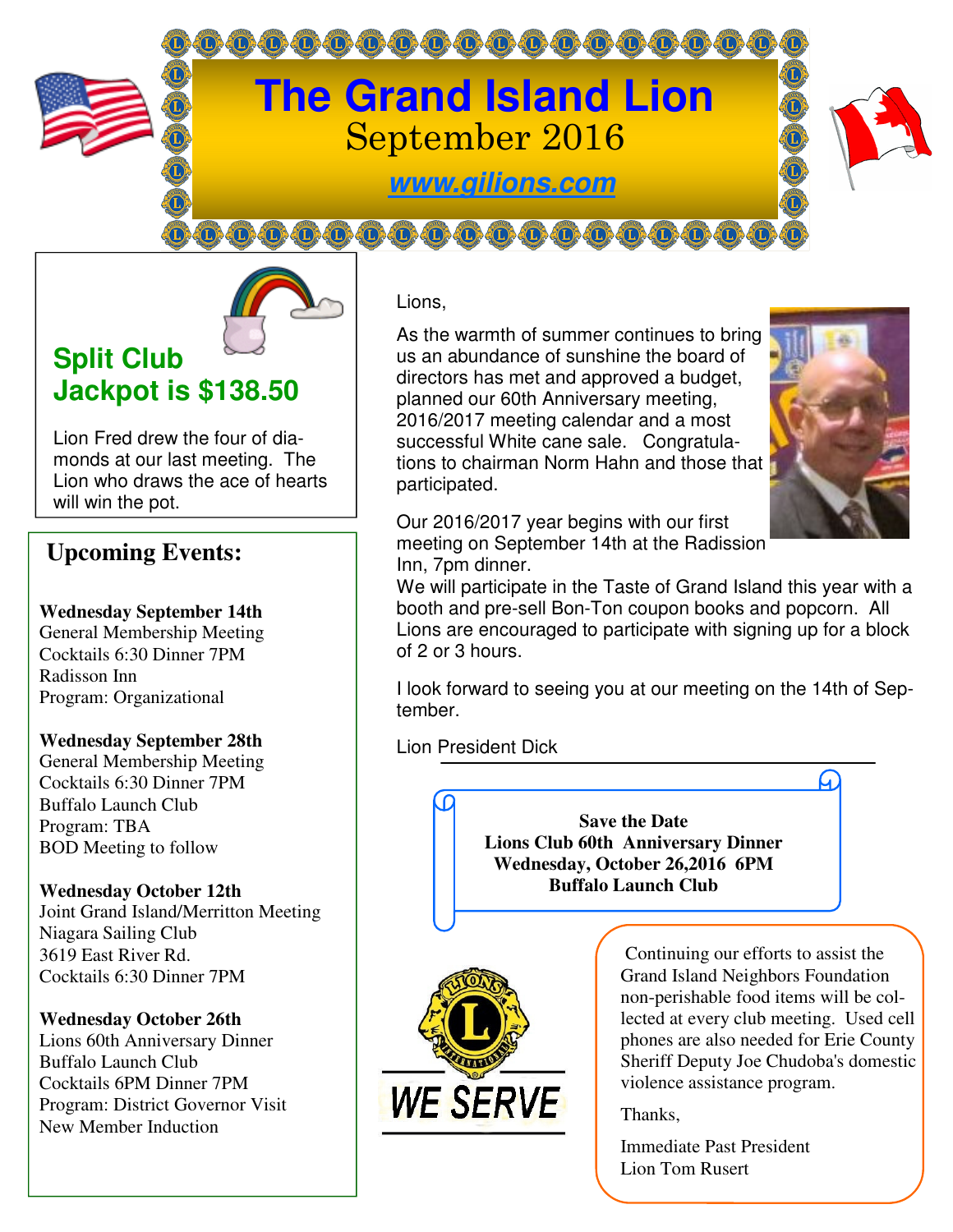### **"Special Kids Picnic" 2016**



On July 20th 2016 the Grand Island NY Lions Club held their 58th annual "Special Kids Picnic" on the grounds of the Buffalo Launch Club. More than one thousand children with special needs, from all over Western New York, and their caregivers were treated to a day of fun that included pony rides, boat rides, Shriner Mini Kar rides, face painting and entertainment by Step in Time Baton Dancers. The Grand Island Fire Company had two vehicles on display. Sabretooth from the Buffalo Sabres, the Grand Island Lions Mascot, and Pringles the Clown, milled through the crowd and engaged the children. Lunch included hot dogs, hamburgers, soda and popcorn. Lion Annette Boies-Lobl, Picnic Chairman, gave credit to the many volunteers who helped our club carry this out. Volunteers included Lions from other clubs in District 20-N and from our sister Club of Merritton Ontario in District A-2, Canada as well as members of the Knights of Columbus, the Grand Island High School Football Team, Kenmore Boy Scout Troop 104 and the Schnettler Face Painters. Special thanks goes to the Brandel Murphy Youth Foundation for the picnic funding grant of \$2000, to the Buffalo Launch Club for donating their facilities, to the boat captains and Collins Marine who donated their boats and time including the Excalibur handicap accessible boat and to Tops Markets, Tim Horton's and Dunkin Donuts for their donations.



Lion Annette Boies-Lobl poses with Lions Club President Dick Crawford during our 58th Special Kids Picnic" held on the grounds of the Buffalo Launch Club. Lion Annette has single handedly chaired the picnic for the past ten years while Lion Dick has been an active member of Our Club for 27 years and is the first member to repeat as President.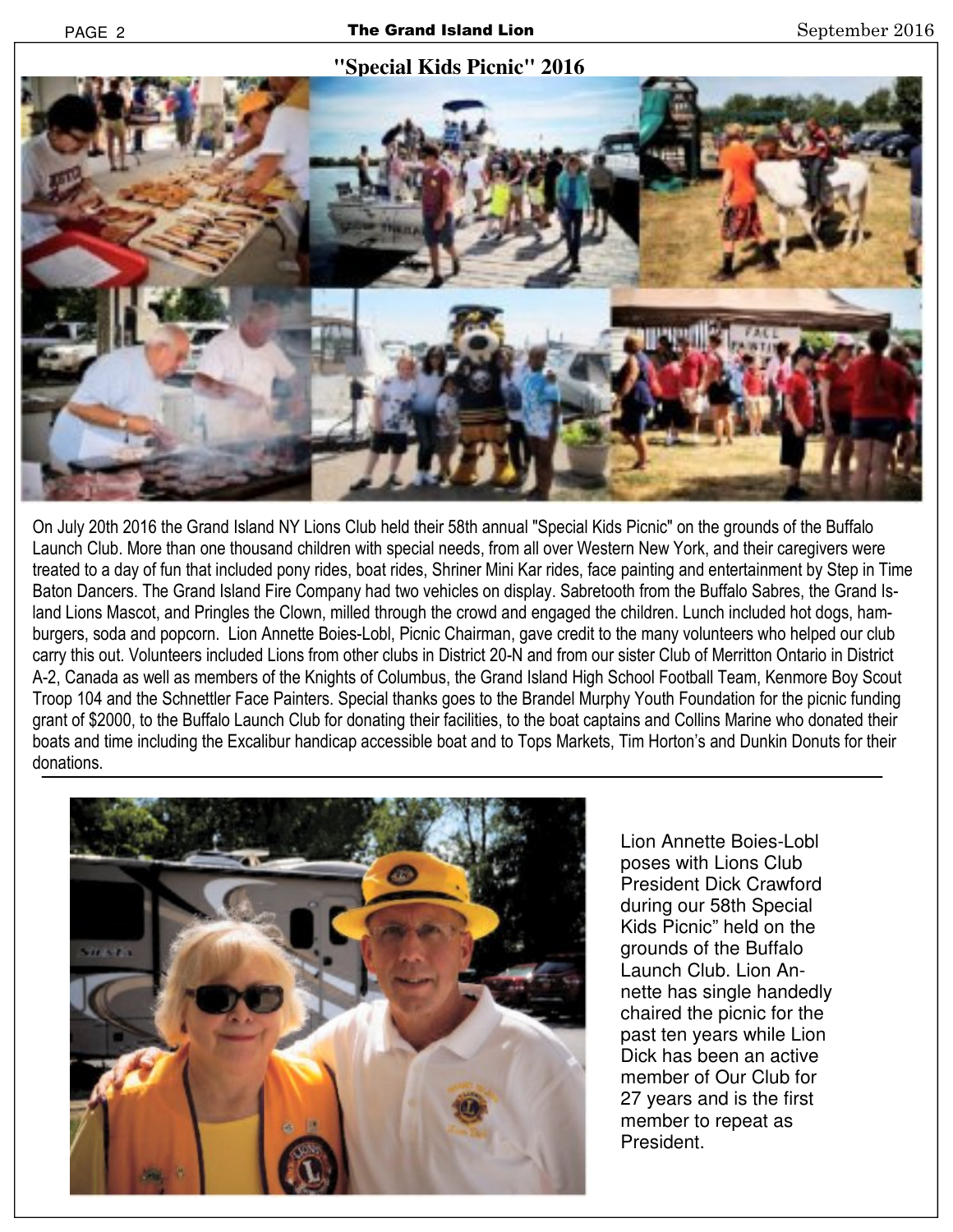





A summer review in pictures. From upper left and clockwise: Our Club participation in the Grand Island Independence day Parade, Members Picnic on the Fahnings Boat, Donation of durable medical equipment to St Luke's Mission and Lions Kelly and Shelia collecting for the "White Cane" Fundraiser.